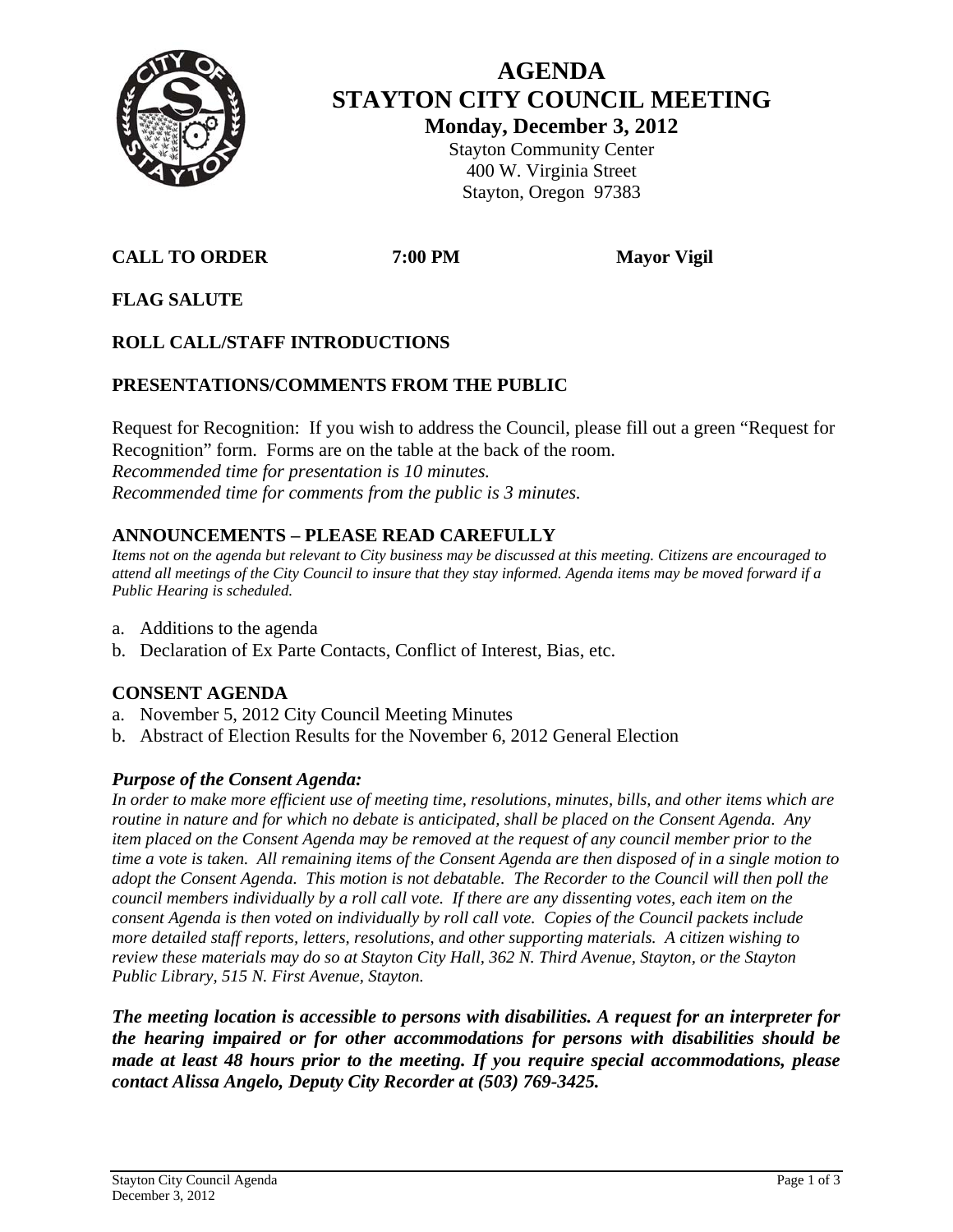#### **PUBLIC HEARING – None**

**NEW BUSINESS** 

### **STAFF/COMMISSION REPORTS**

# **UNFINISHED BUSINESS Ordinance No. 949, Comprehensive Plan Update Action**

- a. Staff Report Dan Fleishman b. Council Deliberation
- c. Council Decision

#### **PRESENTATIONS/COMMENTS FROM THE PUBLIC**

*Recommended time for presentations is 10 minutes. Recommended time for comments from the public is 3 minutes.* 

#### **BUSINESS FROM THE CITY ADMINISTRATOR**

#### **BUSINESS FROM THE MAYOR**

a. Appointment of Sabrina Wager to the Library Board

#### **BUSINESS FROM THE COUNCIL**

**FUTURE AGENDA ITEMS** 

a. Solicitor Licenses

# **ADJOURN**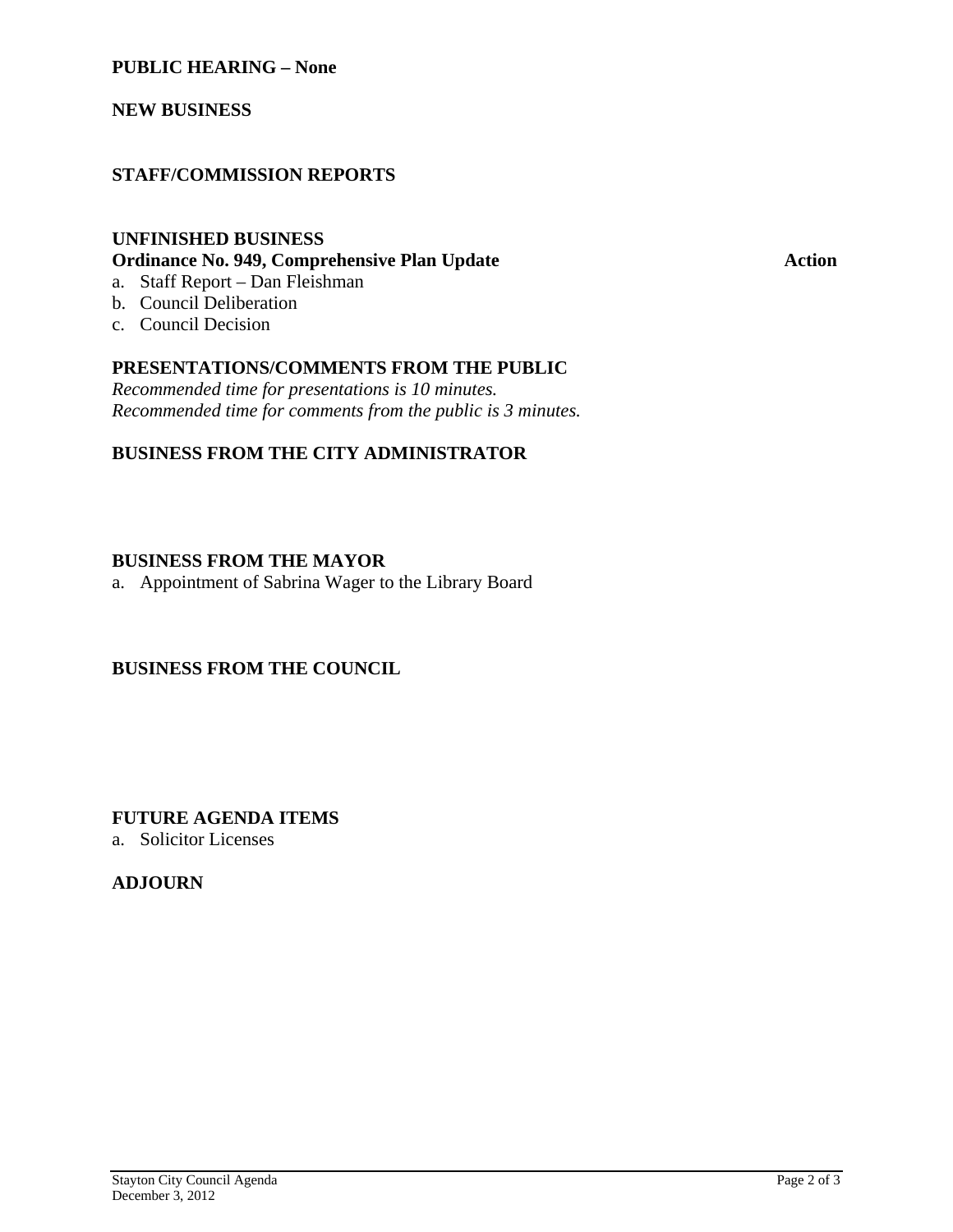# **CALENDAR OF EVENTS**

#### **DECEMBER 2012**

| <b>Tuesday</b> | December 25 | CITY OFFICES CLOSED IN OBSERVANCE OF CHRISTMAS |             |                              |  |  |  |  |
|----------------|-------------|------------------------------------------------|-------------|------------------------------|--|--|--|--|
| Wednesday      |             | December 19 Library Board                      | $6:00$ p.m. | E.G. Siegmund Meeting Room   |  |  |  |  |
| Monday         | December 17 | City Council                                   | $7:00$ p.m. | Community Center (north end) |  |  |  |  |
| Friday         |             | December 14 Community Leaders Meeting          | $7:30$ a.m. | Covered Bridge Café          |  |  |  |  |
| Tuesday        | December 11 | Commissioner's Breakfast                       | $7:30$ a.m. | Covered Bridge Café          |  |  |  |  |
| Tuesday        | December 4  | Parks & Recreation Board                       | $7:00$ p.m. | E.G. Siegmund Meeting Room   |  |  |  |  |
| Monday         | December 3  | City Council                                   | $7:00$ p.m. | Community Center (north end) |  |  |  |  |

#### **JANUARY 2013**

# **Tuesday January 1 CITY OFFICES CLOSED IN OBSERVANCE OF NEW YEARS DAY**

| Wednesday     | January 2         | Parks & Recreation Board                                                     | $7:00$ p.m. | E.G. Siegmund Meeting Room   |
|---------------|-------------------|------------------------------------------------------------------------------|-------------|------------------------------|
| Monday        | January 7         | City Council                                                                 | $7:00$ p.m. | Community Center (north end) |
| Tuesday       | January 8         | <b>Commissioner's Breakfast</b>                                              | $7:30$ a.m. | Covered Bridge Café          |
| Friday        | January 11        | <b>Community Leaders Meeting</b>                                             | $7:30$ a.m. | Covered Bridge Café          |
| Wednesday     | January 16        | Library Board                                                                | $6:00$ p.m. | E.G. Siegmund Meeting Room   |
| <b>Monday</b> | <b>January 21</b> | <b>CITY OFFICES CLOSED IN OBSERVANCE OF MARTIN LUTHER</b><br><b>KING DAY</b> |             |                              |
| Tuesday       | January 22        | City Council                                                                 | $7:00$ p.m. | Community Center (north end) |
| Monday        | January 28        | <b>Planning Commission</b>                                                   | $7:00$ p.m. | Community Center (north end) |

### **FEBRUARY 2013**

| Monday        | February 4         | City Council                                         | 7:00 p.m.    | Community Center (north end) |
|---------------|--------------------|------------------------------------------------------|--------------|------------------------------|
| Tuesday       | February 5         | Parks & Recreation Board                             | $7:00$ p.m.  | E.G. Siegmund Meeting Room   |
| Friday        | February 8         | <b>Community Leaders Meeting</b>                     | $7:30$ a.m.  | Covered Bridge Café          |
| Monday        | February 11        | P.E.G. Access Commission                             | $12:00$ p.m. | City Hall Conference Room    |
| Tuesday       | February 12        | Commissioner's Breakfast                             | $7:30$ a.m.  | Covered Bridge Café          |
|               |                    |                                                      |              |                              |
| <b>Monday</b> | <b>February 18</b> | CITY OFFICES CLOSED IN OBSERVANCE OF PRESIDENTS' DAY |              |                              |
| Tuesday       | February 19        | City Council                                         | $7:00$ p.m.  | Community Center (north end) |
| Wednesday     | February 20        | Library Board                                        | $6:00$ p.m.  | E.G. Siegmund Meeting Room   |
| Wednesday     | February 20        | <b>Public Safety Commission</b>                      | $6:00$ p.m.  | City Hall Conference Room    |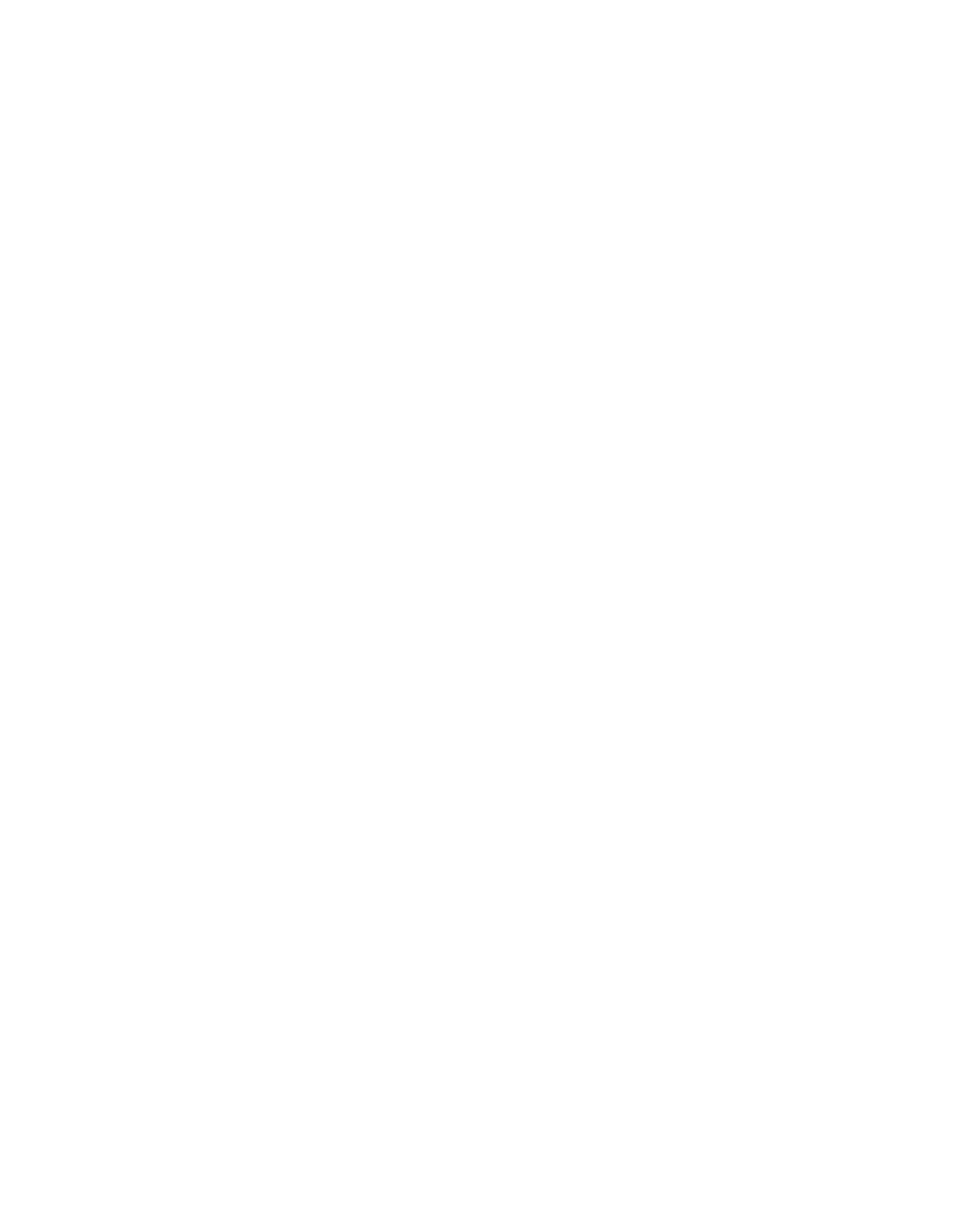#### **STAYTON CITY COUNCIL MEETING MINUTES November 5, 2012**

#### **CALL TO ORDER 7:01 p.m. Mayor Vigil**

#### **FLAG SALUTE**

#### **ROLL CALL**

Councilor Henry Porter Councilor James Loftus Councilor Brian Quigley Councilor Emily Gooch

Mayor Scott Vigil Councilor Jennifer Niegel, excused

#### **STAFF**

Don Eubank, City Administrator Christine Shaffer, Finance Director Rich Sebens, Police Chief, excused Dan Fleishman, Director of Planning and Development Louise Meyers, Library Director, excused David Kinney, Public Works Director David A. Rhoten, City Attorney, excused Alissa Angelo, Deputy City Recorder

# **PRESENTATIONS/COMMENTS FROM THE PUBLIC – None.**

#### **ANNOUNCEMENTS**

- a. **Additions to the Agenda**: None.
- b. **Declaration of Ex Parte Contacts, Conflict of Interest, Bias, etc**.: None.

#### **CONSENT AGENDA**

a. **October 15, 2012 City Council Meeting Minutes** 

**MOTION:** From Councilor Quigley, seconded by Councilor Loftus, to adopt the Consent Agenda. **Motion passed 4:0.**

# **PUBLIC HEARING – None.**

#### **NEW BUSINESS**

#### **Resolution No. 894, Authorizing Full Faith and Credit Borrowing to Refinance Outstanding Debt Obligations**

- a. **Staff Report:** Ms. Shaffer reviewed the staff report included in the Council packet. She added the City received its Moody Rating of AA, which is a great rating considering the highest that can be achieved is AAA.
- b. **Council Deliberation:** Councilor Loftus noted the following errors he found in the Preliminary Official Statement:
	- At the bottom of page 15, it states "Clackamas County" instead of "Marion County".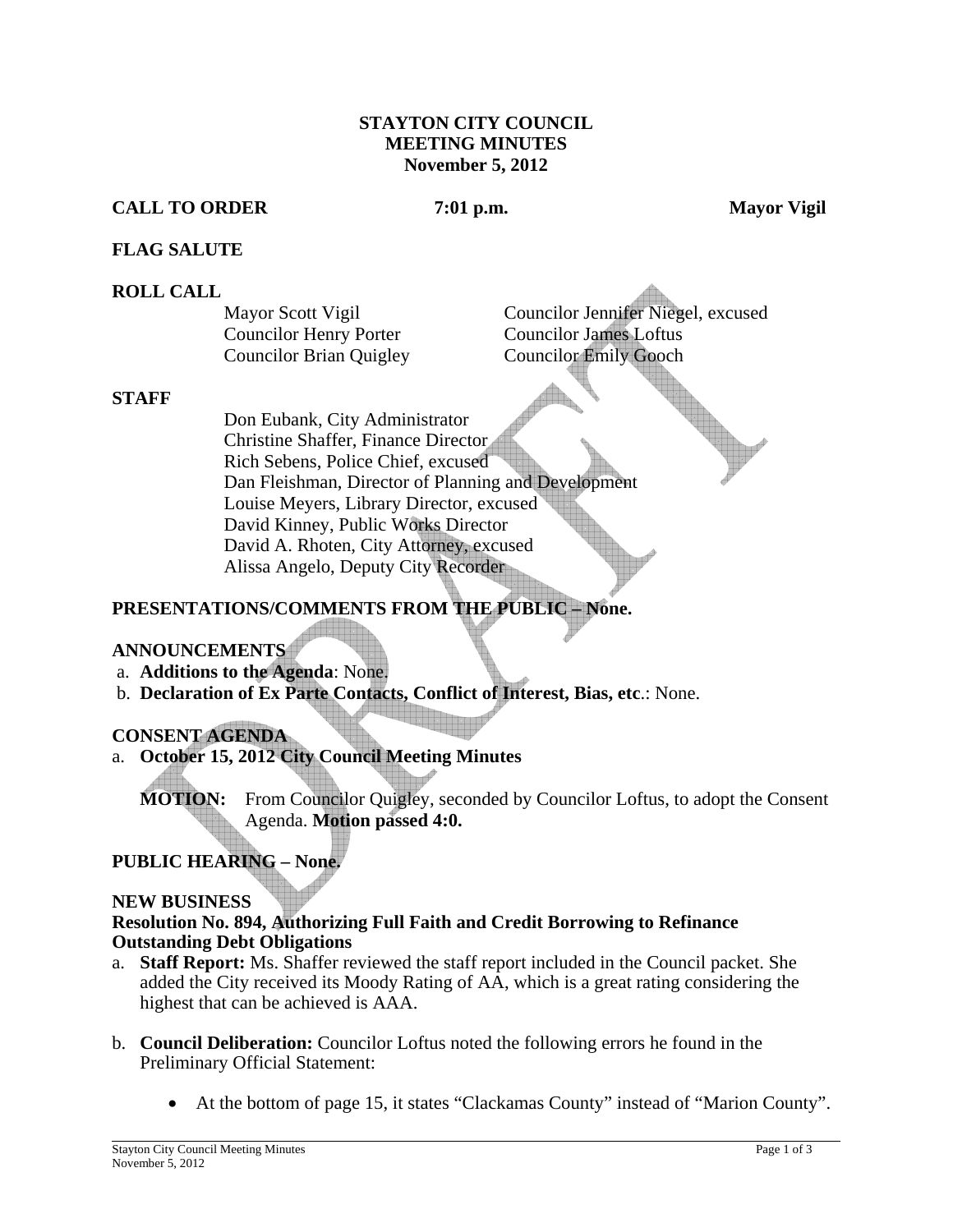- On page 28, the second to last sentence in the paragraph titled "Employer" Contribution" there is a typographical error or information missing in this sentence.
- Councilor Loftus would like to see Appendix C when it becomes available.
- On page 32, he asked if the City is required to disclose any litigation involving the City. Ms. Shaffer stated yes, the current litigation information has been sent to D.A. Davidson for inclusion.

### c. **Council Decision:**

**MOTION:** From Councilor Loftus, seconded by Councilor Quigley, to approve Resolution No. 894, authorizing full faith and credit borrowing, and make corrections to the draft Preliminary Official Statement. **Motion passed 4:0.** 

#### **STAFF/COMMISSION REPORTS**

# **Preliminary Official Statement for Refinancing of Wastewater Debt**

a. **Staff Report:** This matter was discussed under the "New Business" and there was no further discussion.

#### **UNFINISHED BUSINESS**

#### **Ordinance No. 949, Comprehensive Plan Update**

- a. **Council Deliberation:** Mayor Vigil stated this topic will be postponed until the next meeting due to the absence Councilor Niegel. The record will remain open for the next meeting.
- b. **Council Decision:** None.

# **PRESENTATIONS/COMMENTS FROM THE PUBLIC – None.**

# **BUSINESS FROM THE CITY ADMINISTRATOR**

Mr. Eubank reminded the Council that the Commissioner's Breakfast will be held on Tuesday, November 13 at 7:30 a.m. at the Covered Bridge Café.

# **BUSINESS FROM THE MAYOR – None.**

# **BUSINESS FROM THE COUNCIL**

- a. Councilor Porter recognized the  $100<sup>th</sup>$  anniversary of women's right to vote. He encouraged everyone to get out and vote in the upcoming election.
- b. Councilor Loftus encouraged everyone to vote in the upcoming election, adding that as of his last check, only 65% of registered voters had voted. He also wanted to publicly acknowledge Officer Corbin Lantz who assisted him with putting out a chimney fire. They were able to keep the fire suppressed with fire extinguishers while awaiting the arrival of the Fire Department.

#### **FUTURE AGENDA ITEMS**

a. **Solicitor Licenses** 

# **ADJOURN**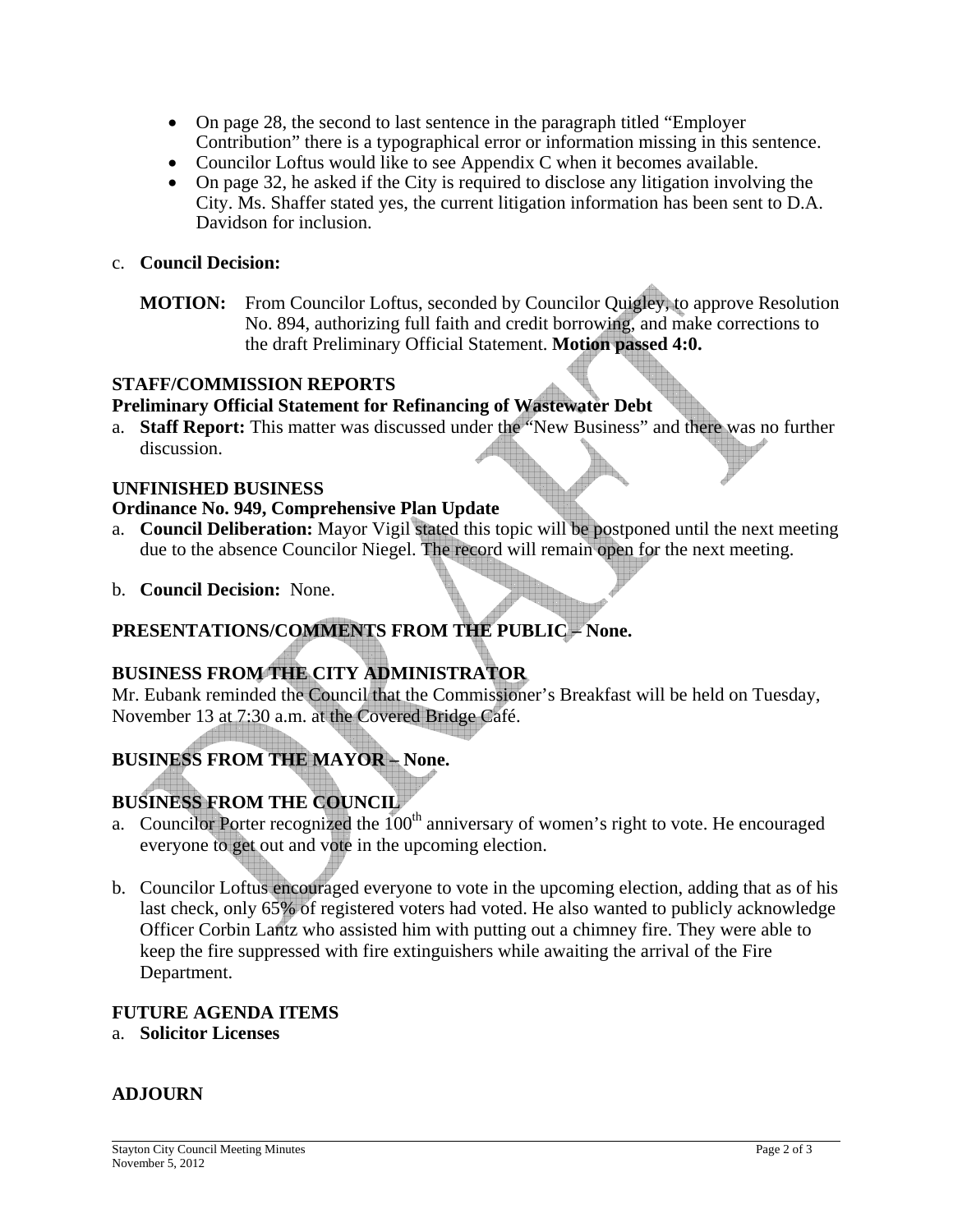There being no further business, the meeting was adjourned at 7:19 p.m.

# APPROVED BY THE STAYTON CITY COUNCIL THIS 3RD DAY OF DECEMBER 2012, BY A \_\_\_\_ VOTE OF THE STAYTON CITY COUNCIL.

| Date: $\qquad \qquad$                                                              |                 |                                     |  |
|------------------------------------------------------------------------------------|-----------------|-------------------------------------|--|
|                                                                                    |                 | By: A. Scott Vigil, Mayor           |  |
| Date:<br><u> 1989 - Johann Barn, mars ar breist bestjoerde te gemeente kommen.</u> | Attest:         |                                     |  |
|                                                                                    |                 | Don Eubank, City Administrator      |  |
| Date: $\sqrt{ }$                                                                   | Transcribed by: |                                     |  |
|                                                                                    |                 | Alissa Angelo, Deputy City Recorder |  |
|                                                                                    |                 |                                     |  |
|                                                                                    |                 |                                     |  |
|                                                                                    |                 |                                     |  |
|                                                                                    |                 |                                     |  |
|                                                                                    |                 |                                     |  |

# **CITY OF STAYTON**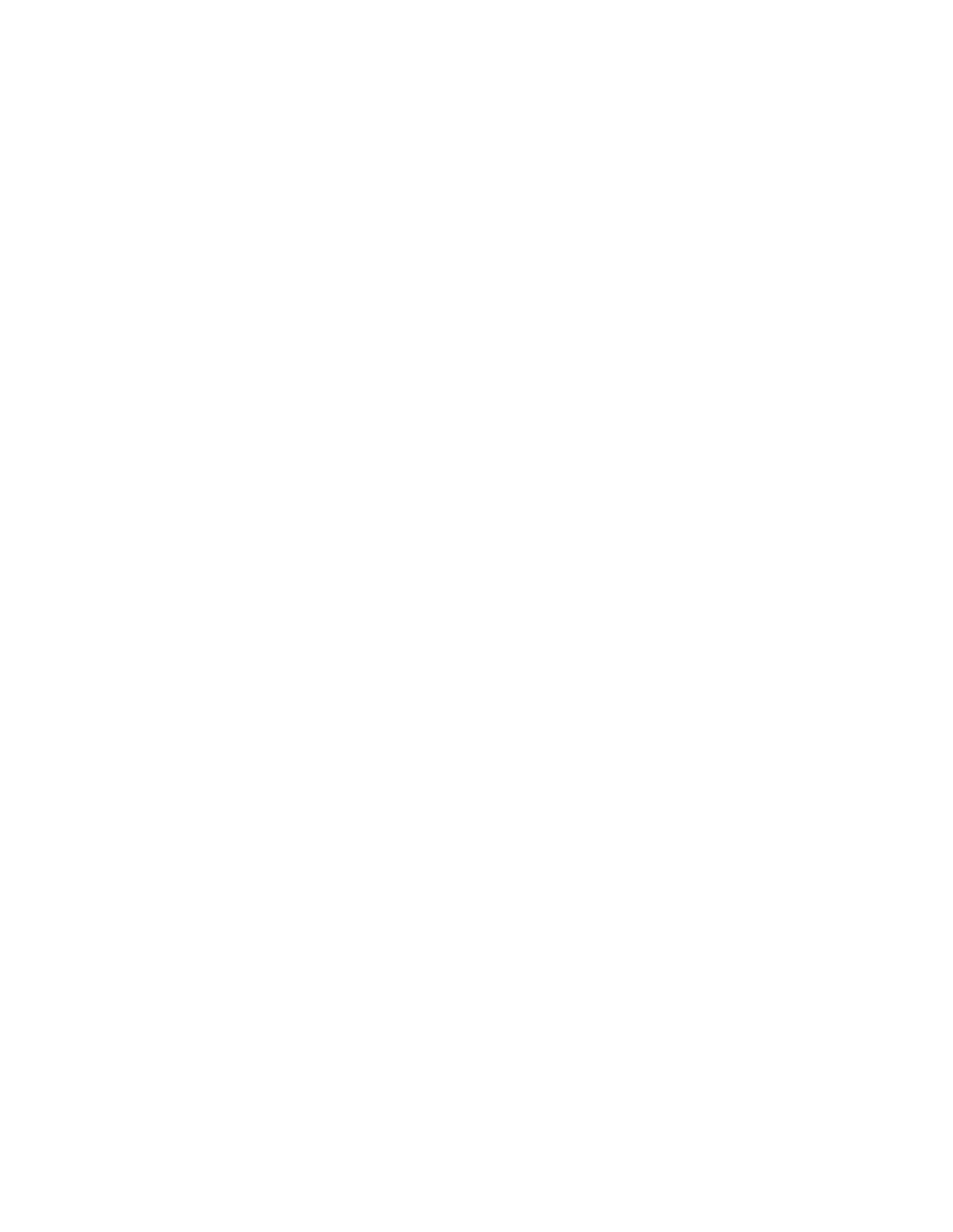

# **M E M O R A N D U M**

**TO**: Mayor A. Scott Vigil and Stayton City Council **FROM**: Alissa Angelo, Deputy City Recorder/Elections Officer **DATE:** December 3, 2012 **SUBJECT**: Acceptance of Abstract of Election Results – November 6, 2012 General Election

# **STAFF RECOMMENDATION**

By consent, accept the Abstract of Election Results.

# **BACKGROUND INFORMATION**

ORS 255.295 requires that a local government review and acknowledge acceptance of an Abstract of Election Results, prepared by the county elections department, in connection with an election within its jurisdiction.

For your information, an undervote occurs when the number of choices selected by a voter is less than the maximum number allowed for that contest or when no selection is made for a single choice contest. An overvote occurs when one votes for more than the maximum number of selections allowed in a contest.

# **FACTS AND FINDINGS**

An election was held on November 6, 2012 and citizens of Stayton cast votes for the following:

- Mayor
- Three City Councilor positions
- Annexation of Phillips Property into City limits

# **OPTIONS**

Accept the Abstract of Election Results.

# **MOTION(S)**

Consent agenda approval.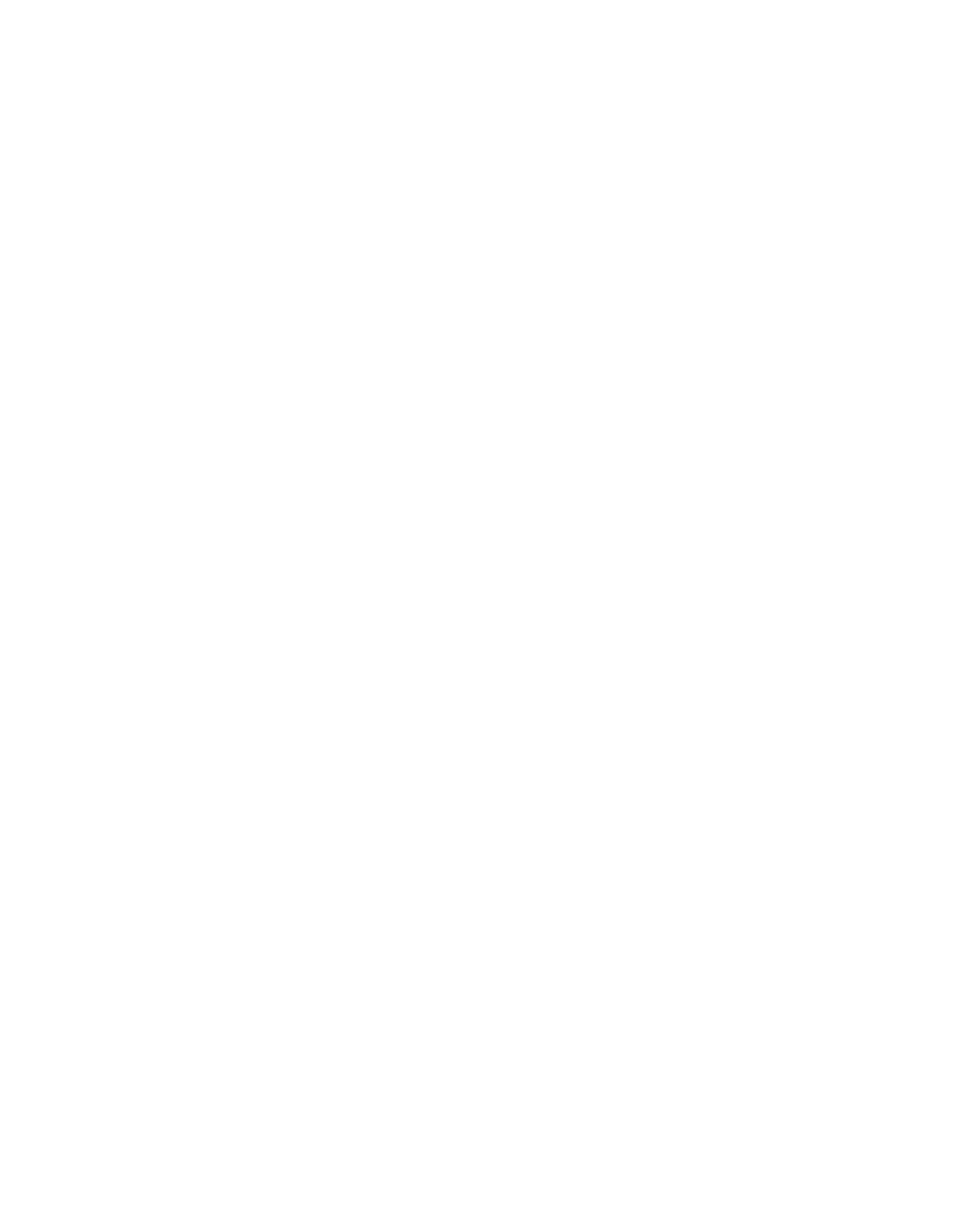|                                          | N<br>Eil<br>2.817          | g         | ត្ត :<br>និ និ     | 36<br>Ş        | 984                   | 80.85%             | 3,890<br><u>ය</u><br>ගි                           | $\frac{1}{9}$<br>3,145          | $\frac{\omega}{2}$<br>328      |                                 | 99<br>ក្ខិត<br>ទី                                   |
|------------------------------------------|----------------------------|-----------|--------------------|----------------|-----------------------|--------------------|---------------------------------------------------|---------------------------------|--------------------------------|---------------------------------|-----------------------------------------------------|
|                                          | Totals                     | Write-In: | <b>Scott Vigil</b> | Ronald Lierman | <b>James Loftus</b>   | Percent<br>Turnout | Registered<br><b>Voters</b>                       | Ballots<br>Cast<br><b>Total</b> | Votes   Votes<br>Over    Under | <b>Ballots</b><br>Blank<br>Cast | Precinct                                            |
|                                          |                            |           |                    |                | City of Stayton Mayor |                    |                                                   |                                 |                                |                                 |                                                     |
| Precincts Reporting 122 of 122 = 100.00% |                            |           |                    |                |                       |                    |                                                   |                                 |                                |                                 | Total Number of Voters: 121,645 of 151,411 = 80.34% |
| 11/26/2012 09:35 AM                      | ection - November 06, 2012 |           |                    |                | Page 117 of 210       |                    | Marion County, Oregon November 6, 2012 General El |                                 |                                |                                 |                                                     |

Canvass Report - Total Voters

- Official

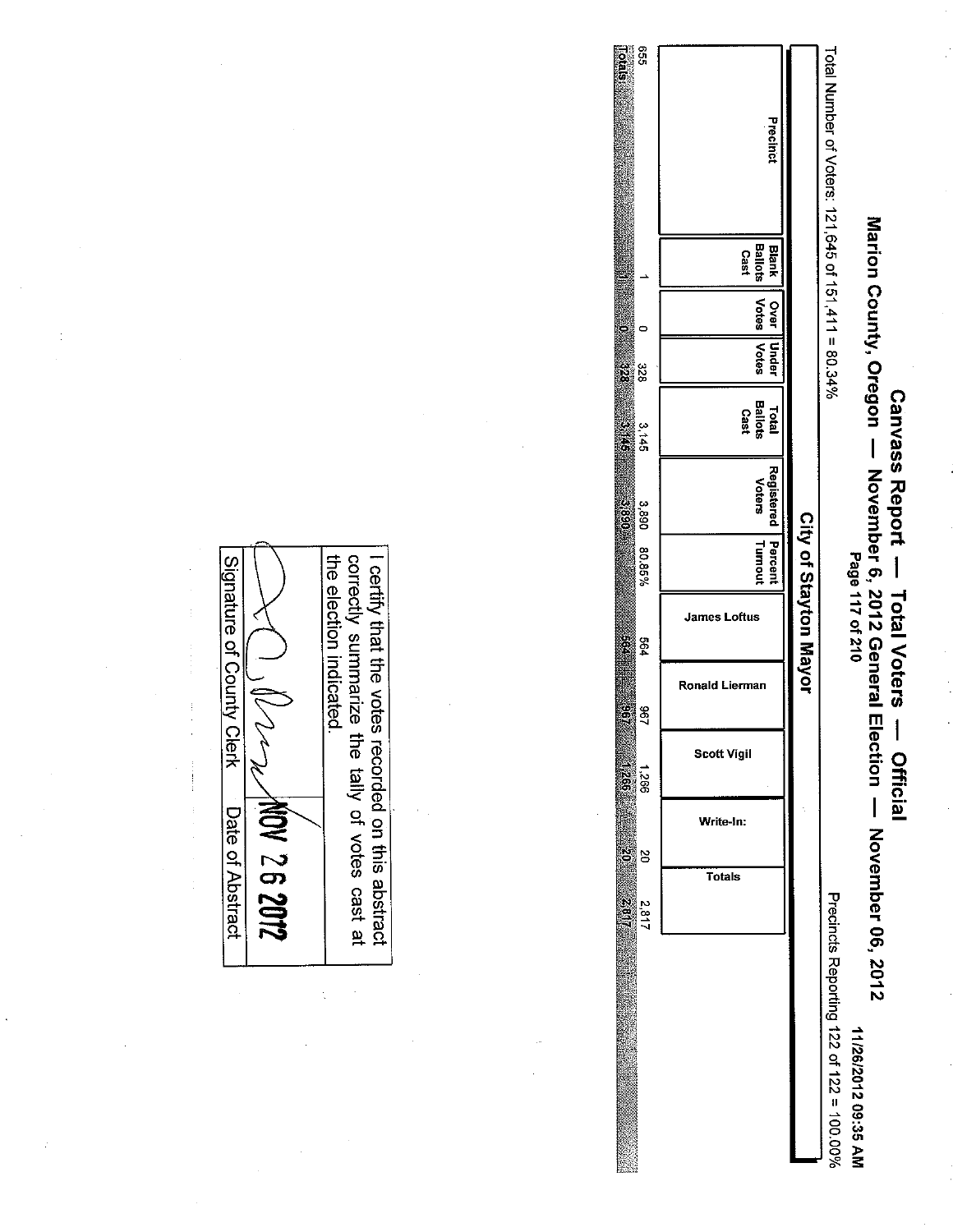|                                 |                                                                                                    |            | 955<br><b>Totals</b>     | Precinct                               |                           | Total Number of Voters: 121,645 of 151,411 = 80.34% |                                        |
|---------------------------------|----------------------------------------------------------------------------------------------------|------------|--------------------------|----------------------------------------|---------------------------|-----------------------------------------------------|----------------------------------------|
|                                 |                                                                                                    |            | ∸                        | <b>Ballots</b><br>Blank<br>Cast        |                           |                                                     | Marion County, Oregon                  |
|                                 |                                                                                                    |            | $\frac{1}{2}$<br>$\circ$ | <b>Votes</b><br>Over                   |                           |                                                     |                                        |
|                                 |                                                                                                    |            | 3.eos<br>$rac{3}{60}$    | Under<br>Votes                         |                           |                                                     |                                        |
|                                 |                                                                                                    |            | 3,145                    | <b>Ballots</b><br><b>Total</b><br>Cast |                           |                                                     |                                        |
|                                 |                                                                                                    |            | 3,890<br>3.890           | Registered<br>Voters                   |                           |                                                     | <b>Canvass Report</b>                  |
|                                 |                                                                                                    |            | 80.85%                   | Turnout<br>Percent                     |                           |                                                     |                                        |
| <b>Signature</b>                |                                                                                                    |            | ŝ<br>1.894               | Jennifer Niegel                        | City of Stayton Councilor |                                                     | Page 118 of 210<br><b>Total Voters</b> |
| ي'<br>County                    | the election indicated.<br>correctly summarize<br>certify that the votes recorded on this abstract |            | <b>TIGGT</b><br>1,001    | <b>Mark Doucette</b>                   |                           |                                                     | November 6, 2012 General Election      |
| Clerk                           |                                                                                                    |            | 4.207<br>107'1           | <b>Catherine Hemshorn</b>              |                           |                                                     | $\mathbf{I}$<br>Official               |
|                                 | the tally of votes                                                                                 | $\ddot{x}$ | 1.83<br>1,564            | <b>Brian Quigley</b>                   |                           |                                                     |                                        |
| Date of Abstract<br>NOV 26 2012 |                                                                                                    |            | $\mathbf{a}$<br><b>S</b> | Write-In: 1                            |                           |                                                     |                                        |
|                                 | cast at                                                                                            |            | $\frac{1}{2}$<br>ន       | Write-In: 2                            |                           | Precincts Reporting 122 of 122 = 100.00%            | - November 06, 2012                    |
|                                 |                                                                                                    |            | œ.                       | Write-In: 3                            |                           |                                                     |                                        |
|                                 |                                                                                                    |            | œ                        | <b>Totals</b>                          |                           |                                                     | 11/26/2012 09:35 AM                    |
|                                 |                                                                                                    |            | $\frac{9}{8}$<br>5,829   |                                        |                           |                                                     |                                        |

 $\bar{z}$ 

 $\ddot{\phantom{a}}$